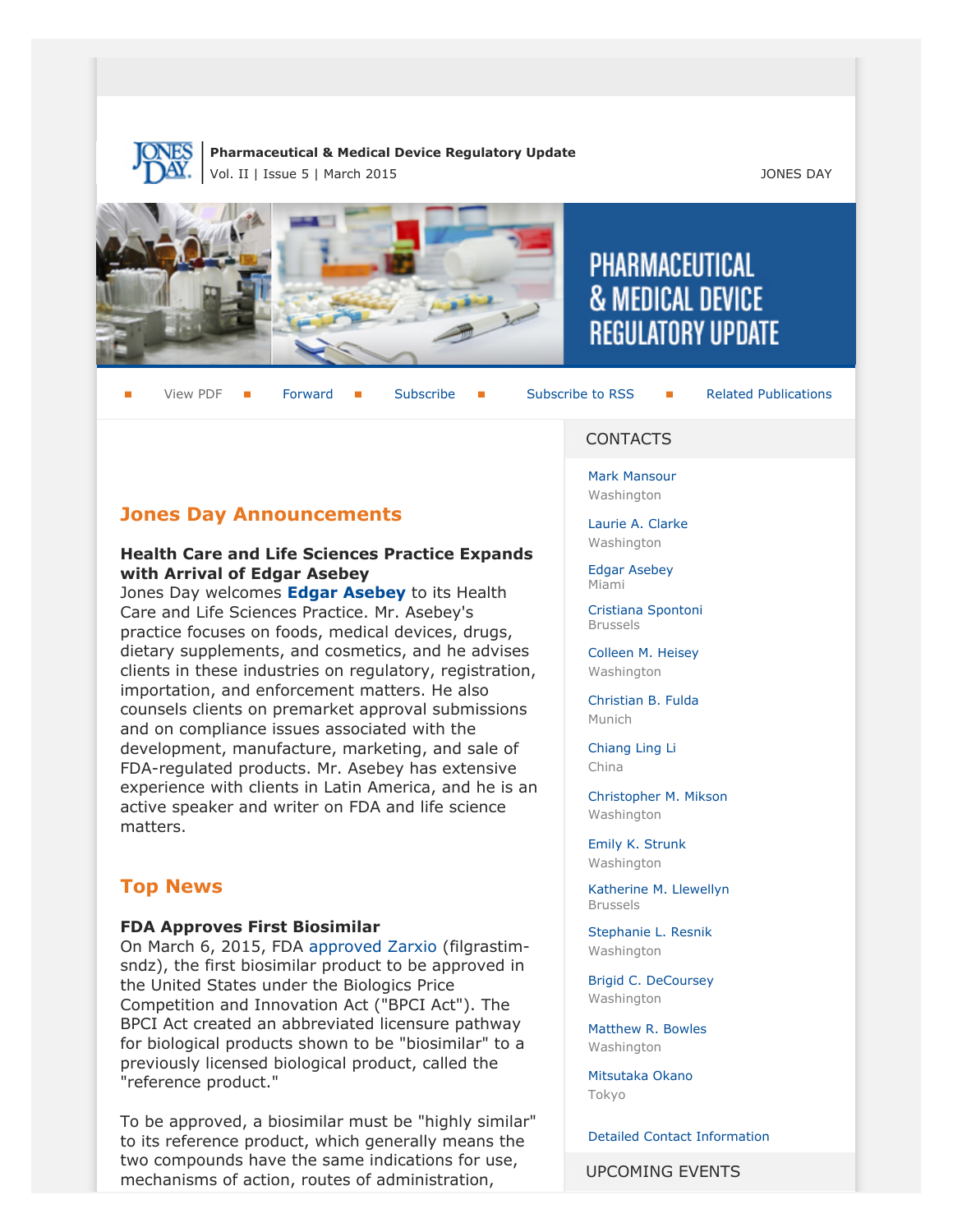dosage forms, strengths, and safety and effectiveness, and no more than minor differences in inactive ingredients. The biosimilar may be approved only for the same indications and uses as the reference product.

Zarxio, like its reference product Neupogen (filgrastim), is indicated to treat neutropenia, a deficiency of infection-fighting white blood cells caused by cancer and cancer therapies such as bone marrow transplant and chemotherapy. [Zarxio is](http://www.biosimilarnews.com/fda-approves-first-biosimilar-zarxio-filgrastim-sndz-from-sandoz) [marketed outside of the U.S.](http://www.biosimilarnews.com/fda-approves-first-biosimilar-zarxio-filgrastim-sndz-from-sandoz) in more than 60 countries worldwide and was approved in Europe in 2009, before a regulatory pathway existed to obtain marketing approval for biosimilars in the United States.

While FDA's approval of the first biosimilar is a major step forward in the process of implementing the BPCI Act, significant issues affecting product development and marketing remain uncertain and open for debate, including [key scientific policy questions](http://www.help.senate.gov/newsroom/press/release/?id=d3a2624c-2410-4d08-b76e-883592c3885a) such as naming, labeling, indication extrapolation, and interchangeability. In the meantime, additional biosimilars applications are under consideration by the agency. Noting that it can disclose only applications that the companies have made public, [FDA has stated](http://www.nytimes.com/2015/03/07/health/fda-approves-zarxio-first-biosimilar-drug.html?_r=1) four such applications are currently in the pipeline.

### **FDA's 2016 Budget Request Focuses on Biosimilars, Food Safety, and Drug Compounding**

At the [FY2016 Budget Hearing for FDA](http://appropriations.house.gov/calendar/eventsingle.aspx?EventID=394021) before a House Appropriations Subcommittee, FDA Commissioner [Margaret Hamburg testified](http://docs.house.gov/meetings/AP/AP01/20150304/103059/HHRG-114-AP01-Wstate-HamburgM-20150304.pdf) regarding the agency's \$4.9B request, focused on biosimilars, food safety, and drug compounding. The request is for a 9 percent increase over the FY2015 budget.

**March 25–27, 2015**: **[Laura Laemmle-](http://www.jonesday.com/lweidenfeld/)[Weidenfeld](http://www.jonesday.com/lweidenfeld/)** will speak at the AHLA Institute on Medicare and Medicaid Payment Issues program titled *Recent Developments in Fraud and Abuse Prevention and Enforcement*.

**April 22–23, 2015**: **[Cristiana Spontoni](http://www.jonesday.com/cspontoni/)**

will speak at the 1st Annual [Women](http://www.americanconference.com/2015/961/women-leaders-in-eu-life-sciences-law) [Leaders in Life Sciences Law](http://www.americanconference.com/2015/961/women-leaders-in-eu-life-sciences-law) Conference program *Pharmaceutical and Medical Device Regulatory Developments, Issue Spotting: Updates on the Substantive Legal Developments Affecting Life Sciences Companies in 2015 and Beyond*.

**April 27, 2015**: **[Maureen Bennett](http://www.jonesday.com/mbennett/)** will serve as a panelist on the Boston Bar Association's *Health Law Education Committee—Legal and Ethical Implications of Medical Tourism*.

**May 3–5, 2015**: **[Scott Edelstein](http://www.jonesday.com/sedelstein/)** and **[Alexis Gilroy](http://www.jonesday.com/agilroy/)** will speak at the [American](http://www.americantelemed.org/ata-2015/conference-overview#.VP7zo_kVihM) [Telemedicine Association](http://www.americantelemed.org/ata-2015/conference-overview#.VP7zo_kVihM)'s Annual Meeting in a program titled *Telehealth Partnering in US & Abroad—A Look at Viable Strategies & Legal Considerations*. **[Laurie](http://www.jonesday.com/lclarke/) [Clarke](http://www.jonesday.com/lclarke/)**, **[Doug Pearson](http://www.jonesday.com/dhpearson)**, and **[Bruce](http://www.jonesday.com/bolcott) [Olcott](http://www.jonesday.com/bolcott)** will speak at a pre-conference session titled *Digital Health in Transition: Regulatory Insight for Product Developers*.

# RELATED PRACTICES

[FDA Regulatory & Compliance Counseling](http://www.jonesday.com/fdaregulatoryandcompliancecounseling/)

[Health Care](http://www.jonesday.com/Health-Care-Practices)

[Life Sciences](http://www.jonesday.com/lifesciences/)

Dr. Hamburg, who is resigning this month, testified that the requested budget would support several important agency initiatives including the implementation of key provisions of the FDA Safety and Innovation Act of 2012 (FDASIA) and the Drug Quality and Security Act (DQSA), efforts to fight antibiotic resistance, and further development of biosimilars guidance. Several members of Congress expressed reservations about the request, including Rep. Harold Rogers (R-KY), chairman of the full House Appropriations Committee, who voiced concern about the amount, and Rep. Robert Aderholt (R-AL), chairman of the subcommittee, regarding the shortage of FDA staff to inspect Chinese facilities.

## **FDA Outlines Plan to Regulate Next Generation Gene Sequencing Tests**

At a [recent public workshop,](http://www.fda.gov/MedicalDevices/NewsEvents/WorkshopsConferences/ucm427296.htm) FDA's Office of In Vitro Diagnostics and Radiological Health [addressed the need for FDA to develop](http://videocast.nih.gov/launch.asp?18860) a regulatory system for next generation sequencing ("NGS") tests. Sometimes referred to as "high throughput sequencing," NGS tests sequence large segments of DNA to identify genetic variants that may lead to disease. FDA acknowledged a wide spectrum of options for regulating NGS tests but ultimately pointed to a [white paper](http://www.fda.gov/downloads/MedicalDevices/NewsEvents/WorkshopsConferences/UCM427869.pdf) in which the agency described its marketing authorization for an NGS instrument and its related reagents and assays. In that case, the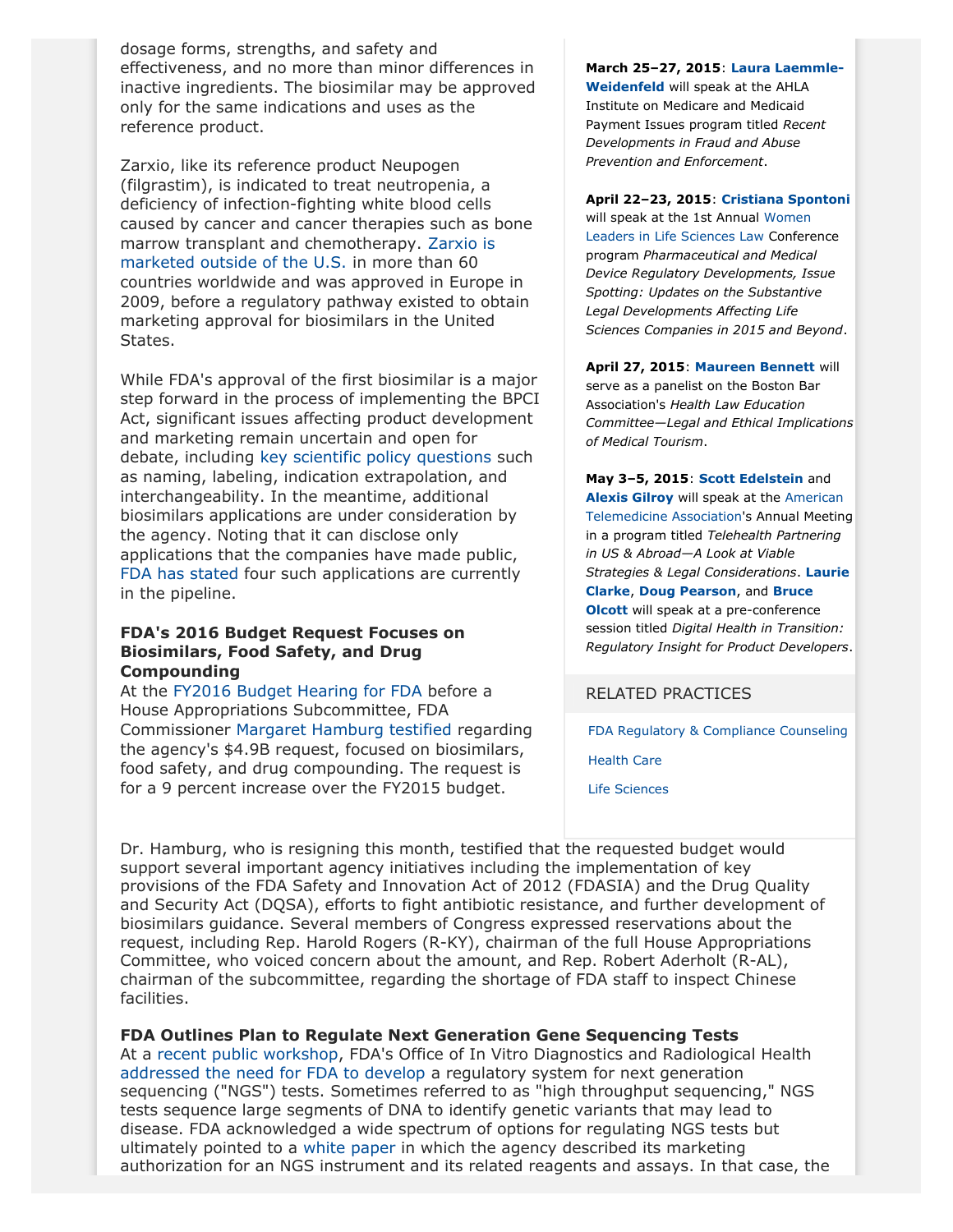company had used representative variants to demonstrate test performance, rather than methods requiring assessment of the enormous number of genetic variants detected by the tests. FDA plans to continue to use this approach in the future, along with other "novel and efficient approaches."

### **EU Rare Disease Day**

On February 28, 2015, the European Organisation for Rare Diseases ("Eurordis") coordinated a [Rare Disease Day](http://www.rarediseaseday.org/article/about-rare-disease-day) to raise awareness of rare diseases across Europe. Terkel Andersen, the president of Eurordis, [stressed](http://www.euractiv.com/sections/health-consumers/patient-organisation-unacceptable-differences-member-states-people-rare) the differences in access to therapies for patients with rare diseases across the Member States. Speaking ahead of the event, the European Heath Commissioner, Vytenis Andriukaitis, [called](http://www.euractiv.com/sections/health-consumers/health-commissioner-calls-national-plans-tackle-rare-diseases-312409) for Member States to devise national actions plans on rare diseases. The event was [supported by the European](http://www.ema.europa.eu/ema/index.jsp?curl=pages/news_and_events/news/2015/02/news_detail_002277.jsp&mid=WC0b01ac058004d5c1) [Medicines Agency](http://www.ema.europa.eu/ema/index.jsp?curl=pages/news_and_events/news/2015/02/news_detail_002277.jsp&mid=WC0b01ac058004d5c1).

### **European Court Hands Down Judgment in Medical Device Case**

In proceedings involving pacemakers that had been replaced based on manufacturer recommendations, the *Bundesgerichtshof* (Federal Court, Germany) asked the Court of Justice ("ECJ") whether the device may be classified as defective based solely on evidence that quality control checks on devices of the same model disclosed a potential defect. The ECJ [held](http://curia.europa.eu/jcms/upload/docs/application/pdf/2015-03/cp150031en.pdf) that when a medical device has a potential defect, it is possible to classify all products of the same model as defective, without showing the product is defective in each individual case.

### **FDA Launches First Drug Shortage Mobile App**

[FDA launched](http://www.fda.gov/NewsEvents/Newsroom/PressAnnouncements/ucm436481.htm) its first mobile app to speed public access to information about drug shortages. Users can search by name, active ingredient, or therapeutic category, and the app will identify current drug shortages, resolved shortages, and discontinuations of drug products. App users can also report suspected shortages. FDA developed the app as part of its [Strategic Plan for Preventing and Mitigating Drug Shortages](http://www.fda.gov/downloads/Drugs/DrugSafety/DrugShortages/UCM372566.pdf).

### **Other News**

[FDA Issues Revised Draft Guidance on Use of Imaging Endpoints to Support Approval of](http://www.fda.gov/downloads/drugs/guidancecomplianceregulatoryinformation/guidances/ucm268555.pdf) [Drugs and Biologics](http://www.fda.gov/downloads/drugs/guidancecomplianceregulatoryinformation/guidances/ucm268555.pdf)

[UK Funds \\$85M Cell Manufacturing Facility to Boost Biotech](http://www.fiercepharmamanufacturing.com/story/uk-starts-85m-cell-manufacturing-facility-sensitive-time/2015-03-03)

[GAO: HHS Needs Better Dissemination of Comparative Effectiveness Research](http://www.gao.gov/products/GAO-15-280)

[HHS OIG Reports Medicare's Drug Substitution Policy Saved \\$13M in 2013–2014](http://oig.hhs.gov/oei/reports/oei-03-14-00520.pdf)

[Presidential Bioethics Commission Issues Recommendations on Ebola Response](http://bioethics.gov/node/4637)

[Federal Court Invalidates Maine Law Allowing Imported Prescription Medicines](http://blogs.wsj.com/pharmalot/2015/02/25/judge-strikes-down-maine-law-for-importing-prescription-medicines/)

[Consumer Group Seeks FDA Ban on Antifungal Drug Linked to Liver Damage](http://www.foxbusiness.com/markets/2015/02/24/consumer-watchdog-asks-fda-to-ban-antifungal-tablets-linked-to-liver-damage/)

# **Regulatory Updates**

### **FDA Releases Product-Specific Bioequivalence Recommendations for ANDAs**

In the March 9, 2015, *[Federal Register](http://www.gpo.gov/fdsys/pkg/FR-2015-03-09/pdf/2015-05347.pdf)*, FDA announced the availability of additional draft and revised draft product-specific bioequivalence ("BE") recommendations on the design of BE studies to support abbreviated new drug applications ("ANDAs"). FDA produced the recommendations in accordance with the process outline in a [2010 guidance document](http://www.fda.gov/downloads/Drugs/GuidanceComplianceRegulatoryInformation/Guidances/UCM072872.pdf). The new BE recommendations for specific products are available on FDA's [website](http://www.fda.gov/Drugs/GuidanceComplianceRegulatoryInformation/Guidances/ucm075207.htm).

### **FDA Opens Docket for General Comments on Drug Compounding Policies**

In the March 9, 2015, *[Federal Register](http://www.gpo.gov/fdsys/pkg/FR-2015-03-09/pdf/2015-05376.pdf)*, FDA announced a public docket to receive information, recommendations, and comments on matters related to the agency's regulation of compounding of human drug products under Sections 503A and 503B of the FD&C Act. [Docket No. FDA-2015-N-0030](http://www.regulations.gov/#!docketDetail;D=FDA-2015-N-0030) is intended for general comments related to human drug compounding that are not specific to documents or issues that are the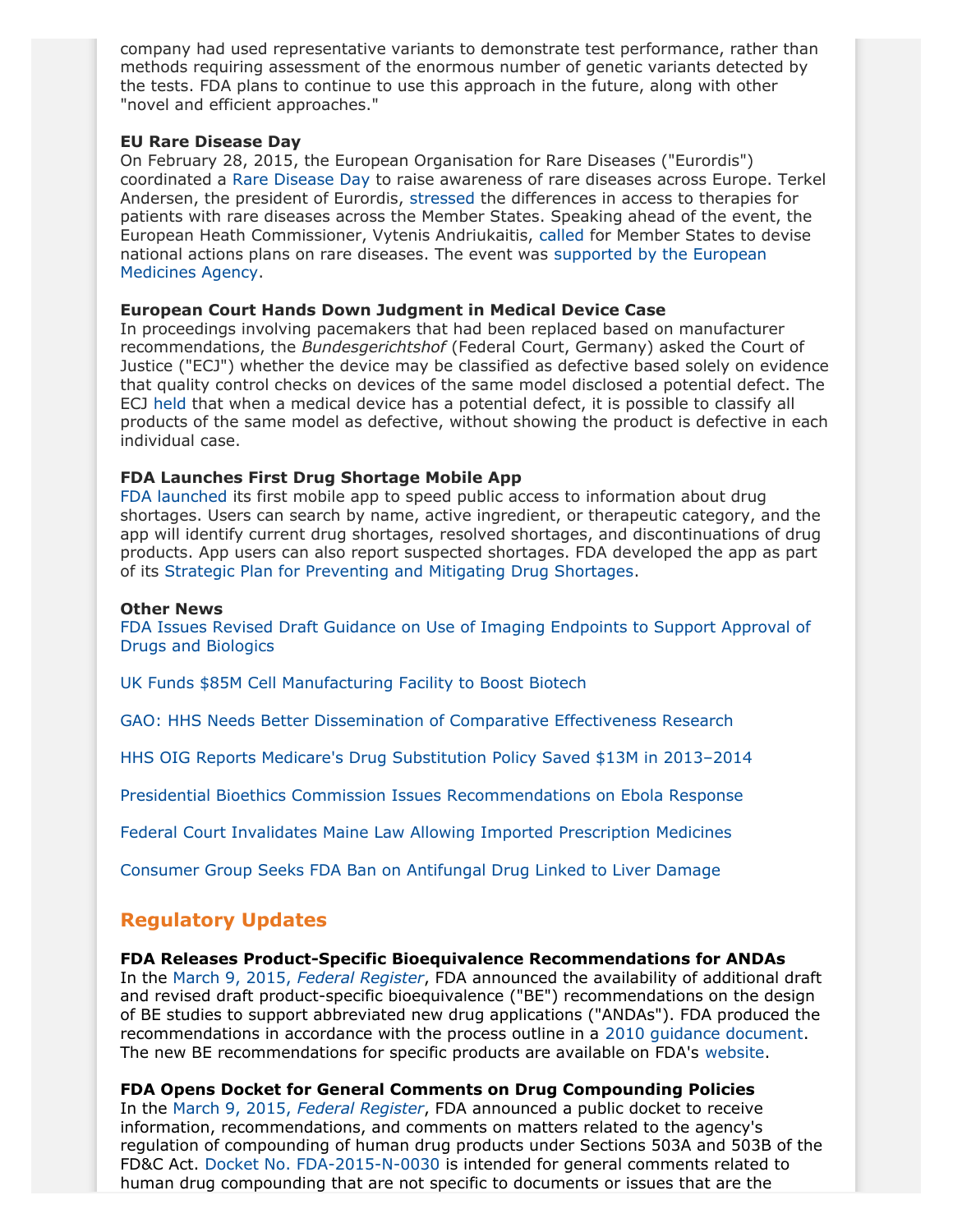subject of other dockets.

### **FDA Extends Comment Period for Proposed Rule on Electronic Distribution of Prescribing Information for Drugs and Biologics**

In the March 9, 2015, *[Federal Register](http://www.gpo.gov/fdsys/pkg/FR-2015-03-09/pdf/2015-05336.pdf)*, FDA announced it is extending the comment period for the proposed rule, announced December 18, 2014, to amend labeling regulations for human prescription drugs and biological products to require that the prescribing information intended for health care professionals provided on or within the dispensed package be distributed electronically and not in paper form, except as provided by the proposed rule. *Comments now due May 18, 2015*.

## **FDA Solicits Information on Research Efforts to Address Public Health Concerns for Racial/Ethnic Demographic Subgroups**

In the [February 25, 2015,](http://www.gpo.gov/fdsys/pkg/FR-2015-02-25/pdf/2015-03846.pdf) *Federal Register*, FDA announced it has opened a public docket to obtain information and comments on specific areas of public health concern for racial/ ethnic demographic subgroup populations, focusing on certain disease areas where significant outcome differences may be anticipated. FDA is seeking public input on disease areas that can be addressed through regulatory science research. *Comments due April 27, 2015*.

## **FDA Releases Report on National Medical Device Surveillance System**

In the [February 25, 2015,](http://www.gpo.gov/fdsys/pkg/FR-2015-02-25/pdf/2015-03886.pdf) *Federal Register*, FDA announced the availability of the report titled *[Strengthening Patient Care: Building an Effective National Medical Device](http://www.fda.gov/downloads/AboutFDA/CentersOffices/OfficeofMedicalProductsandTobacco/CDRH/CDRHReports/UCM435112.pdf) [Surveillance System](http://www.fda.gov/downloads/AboutFDA/CentersOffices/OfficeofMedicalProductsandTobacco/CDRH/CDRHReports/UCM435112.pdf)*, developed by the National Medical Device Postmarket Surveillance System Planning Board. The report reflects recent studies by FDA examining the effectiveness of its postmarket oversight systems. FDA is soliciting comments from stakeholders. *Comments due April 27, 2015*.

## **FDA Classifies Powered Exoskeleton as Class II Medical Device**

In the [February 24, 2015,](http://www.gpo.gov/fdsys/pkg/FR-2015-02-24/pdf/2015-03692.pdf) *Federal Register*, FDA issued an order classifying the powered exoskeleton into class II for medical devices. A powered exoskeleton is identified as "a prescription device that is composed of an external, powered, motorized orthosis used for medical purposes that is placed over a person's paralyzed or weakened limbs for the purpose of providing ambulation." The order identifies the special controls for this type of medical device, which will be included in its classification regulation.

### **FDA Makes Tentative Determinations that Ecamsule and Enzacamene Are Not GRASE for Use in OTC Sunscreen Products**

Through dual notices in the February 25, 2015, *Federal Register*, FDA issued proposed sunscreen orders under the FD&C Act, as amended by the Sunscreen Innovation Act, announcing the agency's tentative determinations that [ecamsule](http://www.gpo.gov/fdsys/pkg/FR-2015-02-25/pdf/2015-03883.pdf) (at concentrations up to 10 percent) and [enzacamene](http://www.gpo.gov/fdsys/pkg/FR-2015-02-25/pdf/2015-03884.pdf) are not generally recognized as safe and effective ("GRASE") and are misbranded when used in over-the-counter ("OTC") sunscreen products. According to the proposed orders, currently available data are insufficient to classify these ingredients as GRASE, and additional information is needed to allow for their approval. *Comments due April 13, 2015*.

### **FDA Classifies Assisted Reproduction Embryo Image Assessment System as Class II Medical Device**

In the [February 26, 2015,](http://www.gpo.gov/fdsys/pkg/FR-2015-02-26/pdf/2015-03934.pdf) *Federal Register*, FDA classified the Assisted Reproduction Embryo Image Assessment System into class II (special controls). An Assisted Reproduction Embryo Image Assessment System is identified as a "prescription device that is designed to obtain and analyze light microscopy images of developing embryos. This device provides information to aid in the selection of embryo(s) for transfer when there are multiple embryos deemed suitable for transfer or freezing." The order provides special controls that will apply to the medical device and be part of the codified language for its classification.

### **FDA Issues Technical Amendment to eMDR Regulations**

In the [February 27, 2015,](http://www.gpo.gov/fdsys/pkg/FR-2015-02-27/pdf/2015-03943.pdf) *Federal Register*, FDA amended its postmarket electronic Medical Device Reporting ("eMDR") regulations. The technical amendment addresses the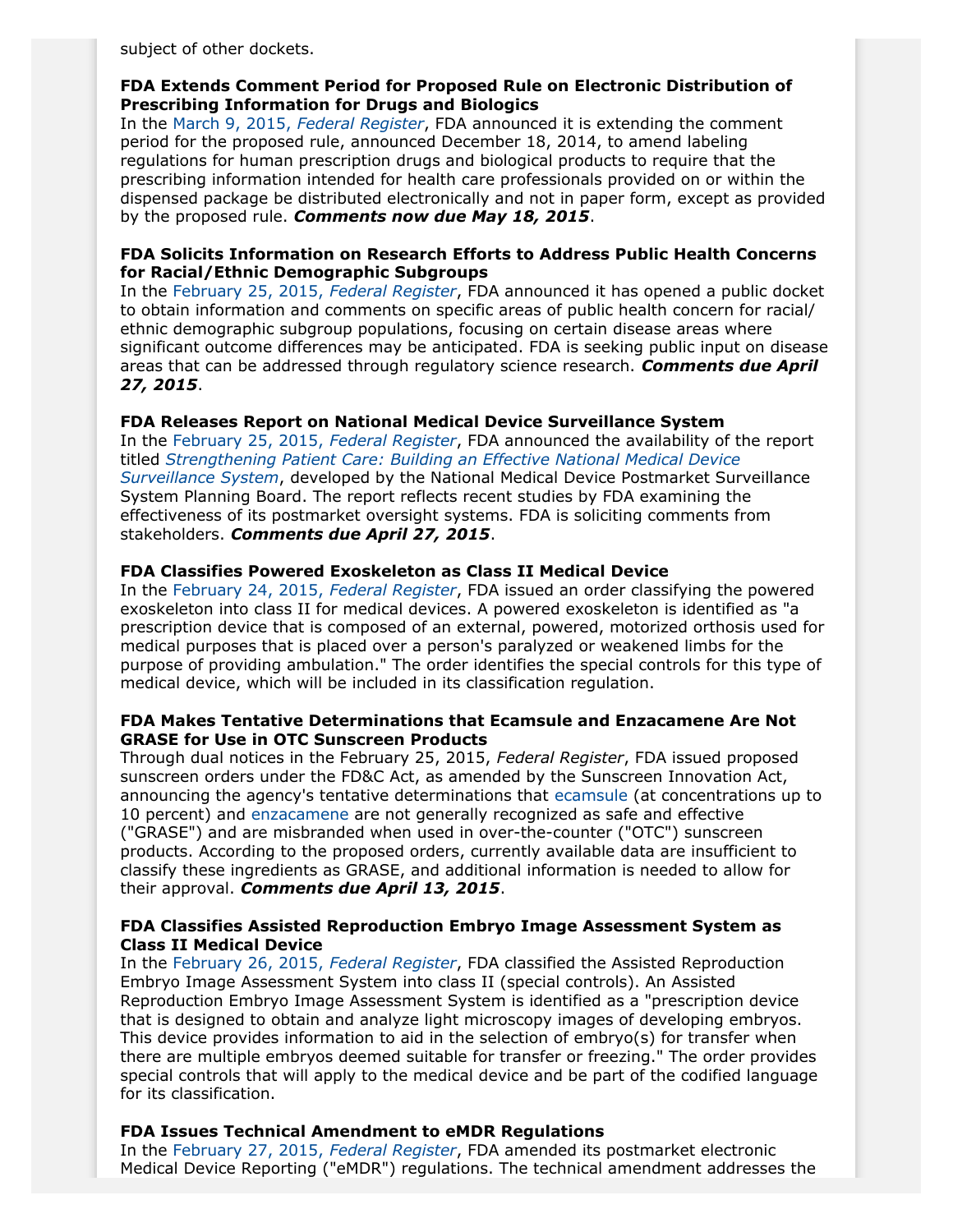unintentional removal of certain provisions of the Unique Device Identification System regulations and the updating of contact information listed in the regulations.

#### **FDA Issued the Following Draft and Final Guidance Documents**

*[Draft Guidance for Industry, Clinical Investigators, and Institutional Review Boards: Use](http://www.fda.gov/ucm/groups/fdagov-public/@fdagov-drugs-gen/documents/document/ucm436811.pdf) [of an Electronic Informed Consent in Clinical Investigations: Questions and Answers](http://www.fda.gov/ucm/groups/fdagov-public/@fdagov-drugs-gen/documents/document/ucm436811.pdf)*, March 9, 2015, *[Federal Register](http://www.gpo.gov/fdsys/pkg/FR-2015-03-09/pdf/2015-05377.pdf)*. *Comments due May 8, 2015*.

*[Draft Guidance for Industry: Clinical Trial Imaging Endpoint Process Standards](http://www.fda.gov/downloads/drugs/guidancecomplianceregulatoryinformation/guidances/ucm268555.pdf)*, March 3, 2015, *[Federal Register](http://www.gpo.gov/fdsys/pkg/FR-2015-03-05/pdf/2015-05016.pdf)*. *Comments due May 4, 2015*.

*[Draft Guidance for Industry and FDA Staff: Technical Performance Assessment of Digital](http://www.fda.gov/downloads/MedicalDevices/DeviceRegulationandGuidance/GuidanceDocuments/UCM435355.pdf) [Pathology Whole Slide Imaging Devices](http://www.fda.gov/downloads/MedicalDevices/DeviceRegulationandGuidance/GuidanceDocuments/UCM435355.pdf)*, February 25, 2015, *[Federal Register](http://www.gpo.gov/fdsys/pkg/FR-2015-02-25/pdf/2015-03843.pdf)*. *Comments due May 26, 2015*.

### **FDA Announced the Opportunity to Comment on the Following Proposed Information Collections**

• Reclassification Petitions for Medical Devices

## **FDA Announced that the Following Collections Have Been Submitted to OMB**

- 513(g) Request for Information
- Notification of a Health Claim or Nutrient Content Claim Based on an Authoritative Statement of a Scientific Body
- Investigational New Drug Applications
- Current Good Manufacturing Practice Regulations for Finished Pharmaceuticals

## **EU Regulatory Notices**

#### **Adjusted Fees for Applications to EMA Apply from April 1, 2015**

Every year, the [European Medicines Agency \("EMA"\) adjusts its fees on April 1,](http://www.ema.europa.eu/ema/index.jsp?curl=pages/news_and_events/news/2015/02/news_detail_002278.jsp&mid=WC0b01ac058004d5c1) in line with the European Union ("EU") inflation rate for the previous year. All applications received by March 31 will be charged at the current fee and reduction rates. Applications received after that date will be charged the adjusted fees and be subject to the revised reduction rates, where applicable. For scientific advice and protocol assistance, the cut-off date will be the date of validation of the request for advice.

### **EMA Recommends Jinarc for Approval in Rare Kidney Disease**

The EMA has [recommended](http://www.ema.europa.eu/ema/index.jsp?curl=pages/news_and_events/news/2015/02/news_detail_002280.jsp&mid=WC0b01ac058004d5c1) granting a marketing authorization to Jinarc (tolvaptan), which is indicated to slow the progression of cyst development and failing kidney function in adult patients with autosomal dominant polycystic kidney disease. The opinion adopted by the EMA's Committee for Medicinal Products for Human Use ("CHMP") will now be sent to the European Commission for the adoption of a decision on EU-wide marketing authorization.

#### **Zykadia Recommended for Approval in Advanced Non Small Cell Lung Cancer**

The EMA has [recommended](http://www.ema.europa.eu/ema/index.jsp?curl=pages/news_and_events/news/2015/02/news_detail_002279.jsp&mid=WC0b01ac058004d5c1) granting a conditional marketing authorization for Zykadia (ceritinib) for the treatment of adult patients with a type of lung cancer called anaplastic lymphoma kinase positive non-small cell lung cancer, when the disease is advanced and has already been treated with crizotinib. The CHMP opinion will now be sent to the European Commission for the adoption of a decision on EU-wide marketing authorization.

#### **Ambroxol and Bromhexine Expectorants: Safety Information To Be Updated**

Europe's Coordination Group for Mutual Recognition and Decentralised Procedures – Human has [endorsed](http://www.ema.europa.eu/ema/index.jsp?curl=pages/news_and_events/news/2015/02/news_detail_002276.jsp&mid=WC0b01ac058004d5c1) recommendations by the EMA Pharmacovigilence Risk Assessment Committee to update the product information for ambroxol- and bromhexine-containing medicines with information about the small risk of severe allergic reactions and severe cutaneous adverse reactions. The medicines are widely available in the EU for use as expectorants (to help clear mucus from the airways).

# **Upcoming Meetings, Workshops, and Conferences**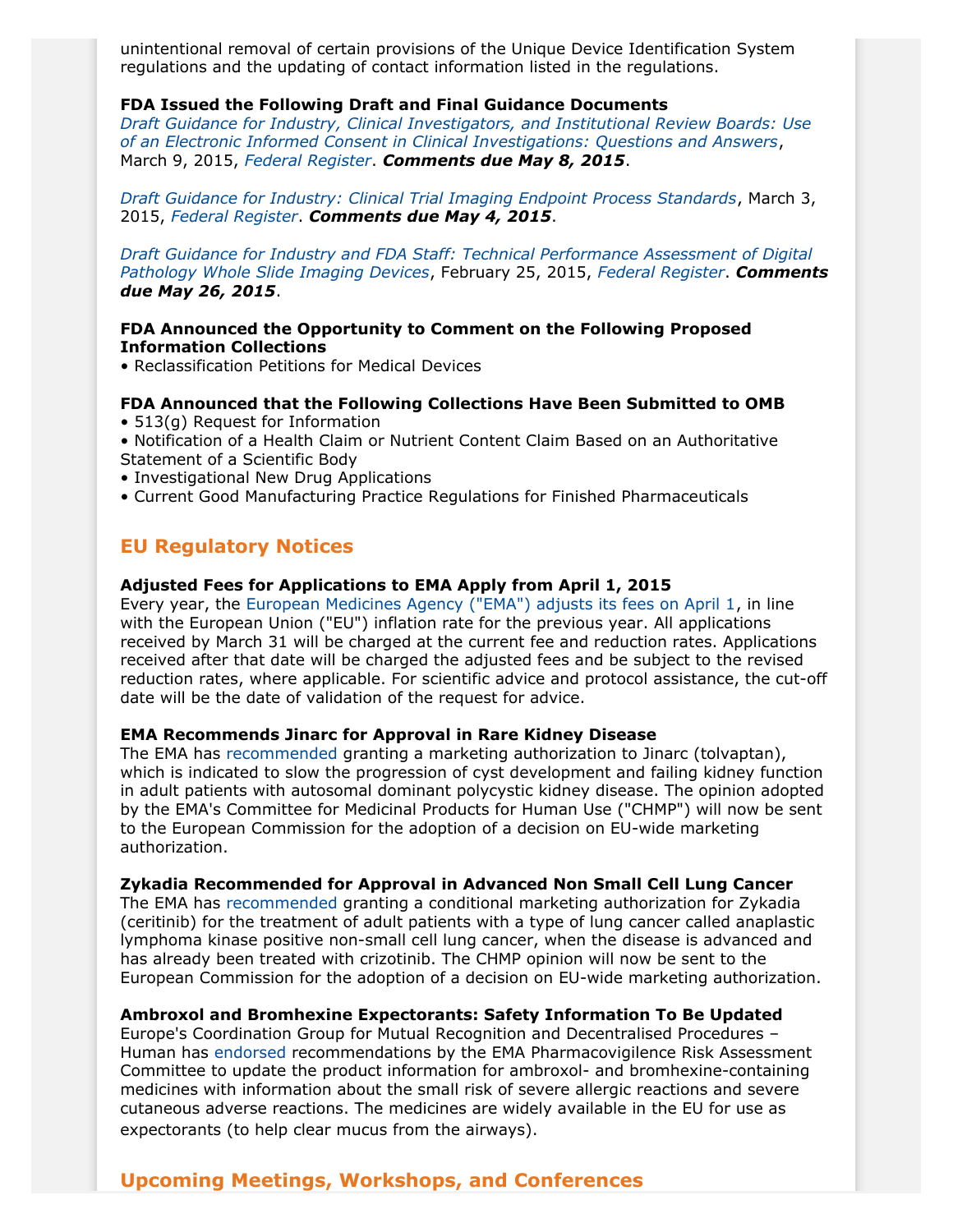### **Drugs and Biologics**

[Public Meeting on Conditional Approval of New Animal Drugs](http://www.gpo.gov/fdsys/pkg/FR-2015-02-13/pdf/2015-03004.pdf), **March 16, 2015**, in Rockville, MD.

[CBER Regulatory Site Visit Training Program,](http://www.gpo.gov/fdsys/pkg/FR-2015-02-17/pdf/2015-03117.pdf) **March 19, 2015**, in Silver Spring, MD.

[Public Workshop on Measuring Dystrophin in Dystrophinopathy Patients and Interpreting](http://www.gpo.gov/fdsys/pkg/FR-2015-03-03/pdf/2015-04384.pdf) [the Data,](http://www.gpo.gov/fdsys/pkg/FR-2015-03-03/pdf/2015-04384.pdf) **March 20, 2015**, in Silver Spring, MD.

[FDA/AACR/ASCO Public Workshop on Complexities in Personalized Medicine: Harmonizing](http://www.gpo.gov/fdsys/pkg/FR-2015-03-09/pdf/2015-05348.pdf) [Companion Diagnostics Across a Class of Targeted Therapies,](http://www.gpo.gov/fdsys/pkg/FR-2015-03-09/pdf/2015-05348.pdf) **March 24, 2015**, in Washington, D.C.

[FDA Pediatric Stakeholder Meeting](http://www.gpo.gov/fdsys/pkg/FR-2015-02-26/pdf/2015-03974.pdf), **March 25, 2015**, in Silver Spring, MD.

[FDA/Xavier University PharmaLink Conference on Leadership in a Global Supply Chain](http://www.fda.gov/Drugs/NewsEvents/ucm432948.htm), **March 25–27, 2015**, in Cincinnati, OH.

[Public Meeting on Supplemental Applications Proposing Labeling Changes for Approved](http://www.gpo.gov/fdsys/pkg/FR-2015-02-18/pdf/2015-03211.pdf) [Drugs and Biological Products,](http://www.gpo.gov/fdsys/pkg/FR-2015-02-18/pdf/2015-03211.pdf) **March 27, 2015**, in Silver Spring, MD.

[Public Workshop on Clinical Outcomes Assessment Development and Implementation:](http://www.gpo.gov/fdsys/pkg/FR-2015-03-05/pdf/2015-05017.pdf) [Opportunities and Challenges](http://www.gpo.gov/fdsys/pkg/FR-2015-03-05/pdf/2015-05017.pdf), **April 1, 2015**, in Silver Spring, MD.

[Public Meeting on Breast Cancer Patient-Focused Drug Development](http://www.fda.gov/Drugs/NewsEvents/ucm421313.htm), **April 2, 2015**, in Silver Spring, MD.

[Public Workshop on Advancing the Development of Pediatric Therapeutics,](http://www.gpo.gov/fdsys/pkg/FR-2015-03-03/pdf/2015-04376.pdf) **April 16–17, 2015**, in Silver Spring, MD.

[2015 Office of Regulatory Science and Innovation Science Symposium](http://www.gpo.gov/fdsys/pkg/FR-2015-02-27/pdf/2015-04123.pdf), **April 17, 2015**, in Silver Spring, MD.

[Public Meeting on Chagas Disease Patient-Focused Drug Development,](http://www.fda.gov/Drugs/NewsEvents/ucm420130.htm) **April 28, 2015**, in Silver Spring, MD.

[Public Workshop: Gastroenterology Regulatory Endpoints and the Advancement of](http://www.gpo.gov/fdsys/pkg/FR-2015-01-29/pdf/2015-01625.pdf) [Therapeutics \(GREAT III\)](http://www.gpo.gov/fdsys/pkg/FR-2015-01-29/pdf/2015-01625.pdf), **March 30–31, 2015**, in Silver Spring, MD.

[Public Meeting on Functional GI Disorders Patient-Focused Drug Development](http://www.fda.gov/ForIndustry/UserFees/PrescriptionDrugUserFee/ucm430885.htm), **May 11, 2015**, in Silver Spring, MD.

FDA/AFDO Conference titled *[In Motion: Science Transforming Policy in Food, Drug, and](http://www.gpo.gov/fdsys/pkg/FR-2015-02-17/pdf/2015-03115.pdf) [Medical Device Regulation](http://www.gpo.gov/fdsys/pkg/FR-2015-02-17/pdf/2015-03115.pdf)*, **June 20–24, 2015**, in Indianapolis, IN.

### **Medical Devices**

[FDA Public Workshop titled Robotically-Assisted Surgical Devices: Challenges and](http://www.gpo.gov/fdsys/pkg/FR-2015-02-25/pdf/2015-03769.pdf) [Opportunities](http://www.gpo.gov/fdsys/pkg/FR-2015-02-25/pdf/2015-03769.pdf), **July 27–28, 2015**, in Silver Spring, MD.

[FDA/Xavier University Global Medical Device Conference \(MedCon\)](http://www.gpo.gov/fdsys/pkg/FR-2015-02-17/pdf/2015-03116.pdf), **May 6–8, 2015**, in Cincinnati, OH.

[Public Hearing on Generic Drug User Fee Amendments of 2012—Regulatory Science](http://www.gpo.gov/fdsys/pkg/FR-2015-03-05/pdf/2015-05018.pdf) [Initiatives,](http://www.gpo.gov/fdsys/pkg/FR-2015-03-05/pdf/2015-05018.pdf) **June 5, 2015**, in Silver Spring, MD.

FDA/AFDO Conference titled *[In Motion: Science Transforming Policy in Food, Drug, and](http://www.gpo.gov/fdsys/pkg/FR-2015-02-17/pdf/2015-03115.pdf) [Medical Device Regulation](http://www.gpo.gov/fdsys/pkg/FR-2015-02-17/pdf/2015-03115.pdf)*, **June 20–24, 2015**, in Indianapolis, IN.

#### **Advisory Committees**

[March 17, 2015: Arthritis Advisory Committee Meeting](http://www.gpo.gov/fdsys/pkg/FR-2015-02-10/pdf/2015-02670.pdf) (to discuss biologics license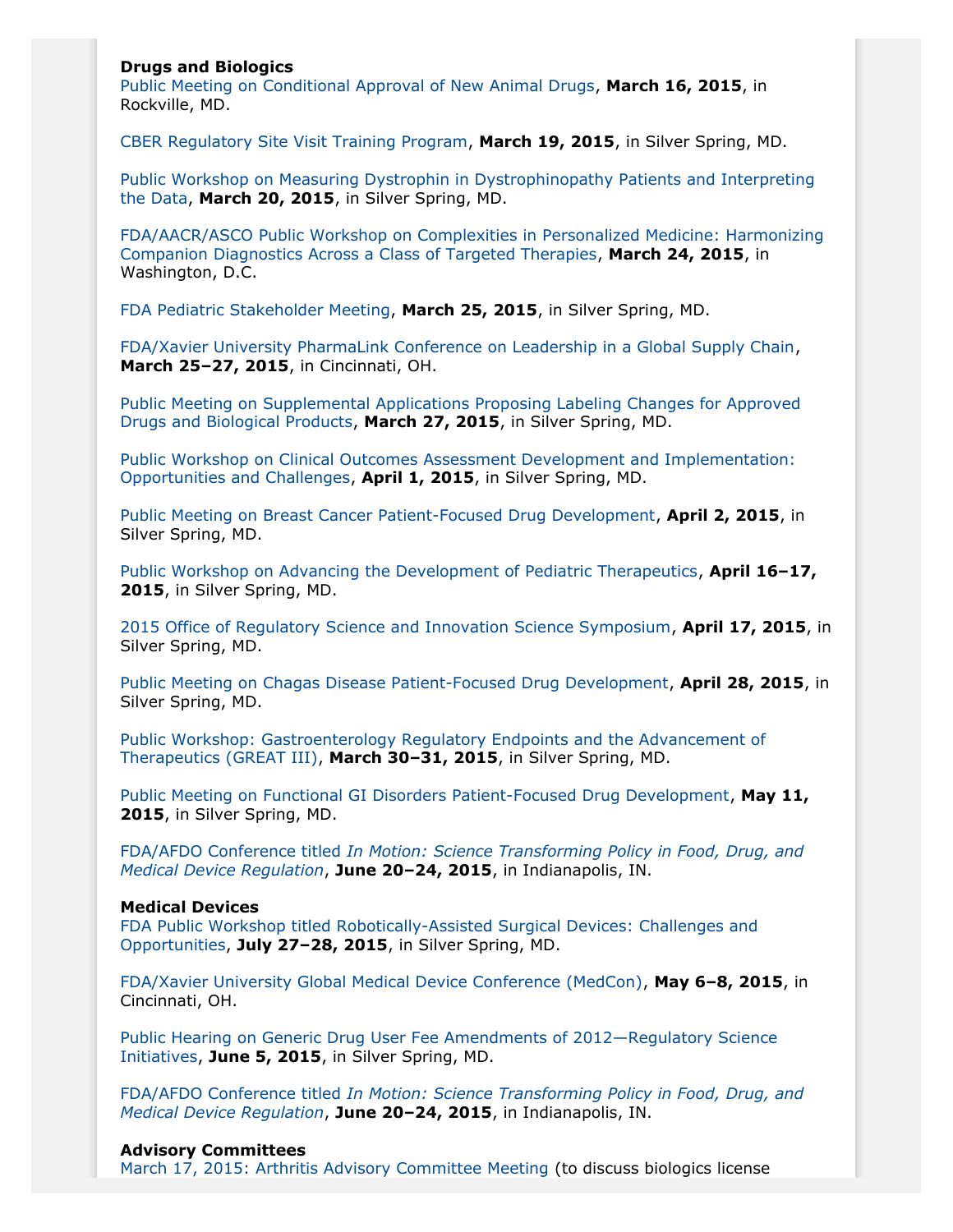application for a proposed biosimilar for treatment of moderately to severely active Crohn's disease in patients who have had an inadequate response to conventional therapy)

[March 18, 2015: Anesthetic and Analgesic Drug Products Advisory Committee Meeting](http://www.fda.gov/AdvisoryCommittees/Calendar/ucm433359.htm) (to discuss an NDA for treatment to reverse moderate or deep neuromuscular blockade induced by rocuronium or vecuronium)

[March 19, 2015: Joint Meeting of the Pulmonary-Allergy Drugs Advisory Committee and](http://www.gpo.gov/fdsys/pkg/FR-2015-02-09/pdf/2015-02554.pdf) [the Drug Safety and Risk Management Advisory Committee](http://www.gpo.gov/fdsys/pkg/FR-2015-02-09/pdf/2015-02554.pdf) (to discuss a supplemental NDA for daily maintenance treatments for asthma)

[March 23, 2015: Pediatric Ethics Subcommittee of the Pediatric Advisory Committee](http://www.gpo.gov/fdsys/pkg/FR-2015-02-25/pdf/2015-03900.pdf) (to discuss how procedural sedation for nontherapeutic (research) interventions or procedures in the pediatric population should be considered under the Additional Safeguards for Children in Clinical Investigations)

[March 24, 2015: Pediatric Advisory Committee](http://www.gpo.gov/fdsys/pkg/FR-2015-03-04/pdf/2015-04394.pdf) (to discuss pediatric-focused safety reviews for certain products, as mandated by the Best Pharmaceuticals for Children Act and the Pediatric Research Equity Act)

[April 14, 2015: Endocrinologic and Metabolic Drugs Advisory Committee](http://www.gpo.gov/fdsys/pkg/FR-2015-03-04/pdf/2015-04395.pdf) (to discuss the results of the cardiovascular outcomes trial for certain new drug applications for antidiabetic therapies)

[April 15, 2015: Cardiovascular and Renal Drugs Advisory Committee](http://www.gpo.gov/fdsys/pkg/FR-2015-02-27/pdf/2015-04128.pdf) (to discuss a new drug application for the proposed indication of reduction of thrombotic cardiovascular events including stent thrombosis in patients with coronary artery disease undergoing percutaneous coronary intervention)

[April 17, 2015: Neurological Devices Panel of the Medical Devices Advisory Committee](http://www.gpo.gov/fdsys/pkg/FR-2015-02-24/pdf/2015-03687.pdf) (to discuss the current knowledge regarding the conduct of clinical studies and evaluation of clinical study data for flow diverter technology)

[April 29, 2015: Joint Meeting of the Cellular, Tissue and Gene Therapies Advisory](http://www.gpo.gov/fdsys/pkg/FR-2015-02-12/pdf/2015-02910.pdf) [Committee and the Oncologic Drug Advisory Committee](http://www.gpo.gov/fdsys/pkg/FR-2015-02-12/pdf/2015-02910.pdf) (to discuss a biologics license application for an oncolytic immunotherapy for the treatment of patients with injectable regionally or distantly metastatic melanoma)

For more comprehensive listings of FDA meetings, please visit these FDA web pages: [Meetings, Conferences, and Workshops \(Drugs\)](http://www.fda.gov/drugs/newsevents/ucm132703.htm) [Workshops, Meetings, and Conferences \(Biologics\)](http://www.fda.gov/BiologicsBloodVaccines/NewsEvents/WorkshopsMeetingsConferences/ucm280422.htm) [Workshops and Conferences \(Medical Devices\)](http://www.fda.gov/MedicalDevices/NewsEvents/WorkshopsConferences/default.htm) [FDA Advisory Committee Calendar](http://www.fda.gov/AdvisoryCommittees/Calendar/default.htm)

# **Recent Notable Drug and Device Approvals/Clearances**

[FDA approves CPR devices that may increase chance of surviving cardiac arrest](http://www.fda.gov/NewsEvents/Newsroom/PressAnnouncements/ucm437247.htm) (March 6, 2015)

[FDA approves new antifungal drug Cresemba](http://www.fda.gov/NewsEvents/Newsroom/PressAnnouncements/ucm437106.htm) (March 6, 2015)

[FDA authorizes use of first device to treat patients with dialysis-related amyloidosis](http://www.fda.gov/NewsEvents/Newsroom/PressAnnouncements/ucm436864.htm) (March 6, 2015)

[FDA approves first biosimilar product Zarxio](http://www.fda.gov/NewsEvents/Newsroom/PressAnnouncements/ucm436648.htm) (March 6, 2015) (*see* "[Top News"](#page-0-0) above)

[FDA expands approved use of Opdivo to treat lung cancer](http://www.fda.gov/NewsEvents/Newsroom/PressAnnouncements/ucm436534.htm) (March 4, 2015)

[FDA approves new antibacterial drug Avycaz](http://www.fda.gov/NewsEvents/Newsroom/PressAnnouncements/ucm435629.htm) (February 25, 2015)